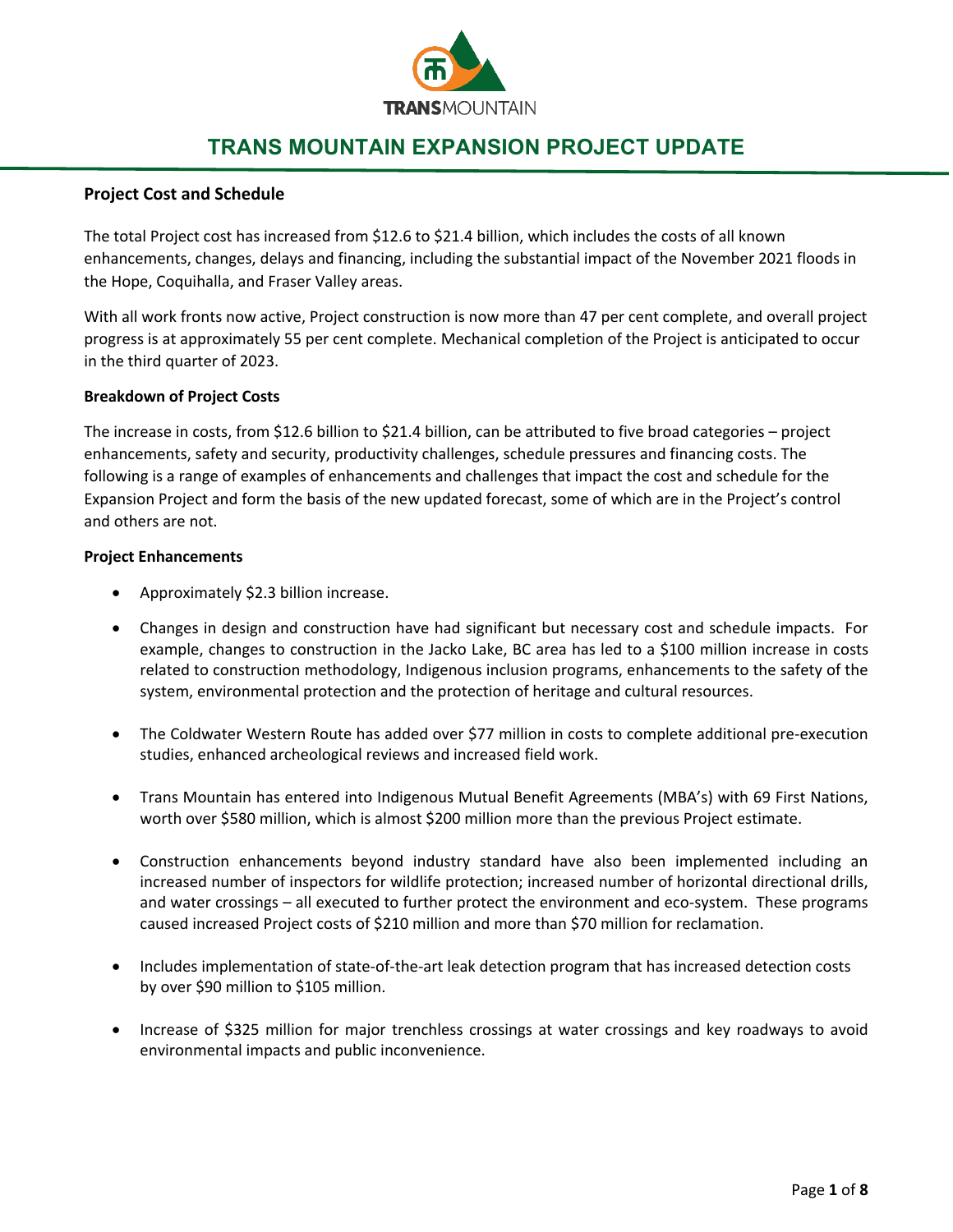- Additional camp constructions, due to increased worker requirements for Project construction and to reduce demands on local accommodations, included two new workers accommodation camps, Blue River and Ohamil, at a cost of \$66 million.
- The Project has moved more than one hundred anthills, moved almost 150,000 amphibians, and thousands of fish and snails, and created permanent homes for snakes and birds across the Project. Protection of snakes, badgers, snails, frogs, and anthills are done with great care along areas of the pipeline through relocating, tagging, and providing "crossings". These unplanned efforts have added \$50 million to the Project cost.
- Protection of rare moss in several locations requiring its removal and replacement by hand.
- Protection of hundreds of kilometres of sensitive ground by using additional matting, for a cost increase of \$320 million.
- Environmental professionals have logged more than 25,000 person-days working in the field prior to construction; an additional 34,000 person-days have been spent implementing site-specific mitigation measures (as of December 2021). This has led to a \$120 million cost increase.

## *Examples of other Project Enhancements include:*

- Diverted four unplanned watercourses within Burnaby Terminal that flow into the Eagle and Silver Creek waterways - these diversions were put in place to isolate and protect the streams from construction and future operations activities.
- Developed an industry-leading *Environmental Protection Rules Program,* which is the first of its kind these ten Environmental Protection Rules (EPRs) have been communicated to everyone who works on the Expansion Project.
- Environmental mitigation measures for in-water construction at Westridge to minimize underwater and atmospheric noise – use of vibratory pile driving over impact piling, use of bubble curtains, use of a noise shroud during impact pile driving and underwater noise monitoring with mobile hydrophones. In April 2020, implementation of an additional fish deterrent method known as Acoustic Fish Deflection.

#### **Safety and Security Enhancements**

- Approximately \$500 million increase.
- The Project implemented a critical voluntary safety stand down in December 2020 to re-initiate, reactivate and re-set safety performance and culture across all spreads. Costs related to unproductive time during the safety stand down and immediate direct costs associated with implementation of response measures amounted to approximately \$180 million. Significant additional costs associated with the corresponding immediate three-month Project delay are captured throughout the other broad categories.
- The Project is being executed by a significant number of contractors and a workforce of more than 12,000 people across two provinces. The safety of that workforce is of paramount importance to Trans Mountain and the company has taken meaningful and unprecedented actions to enhance the safety of the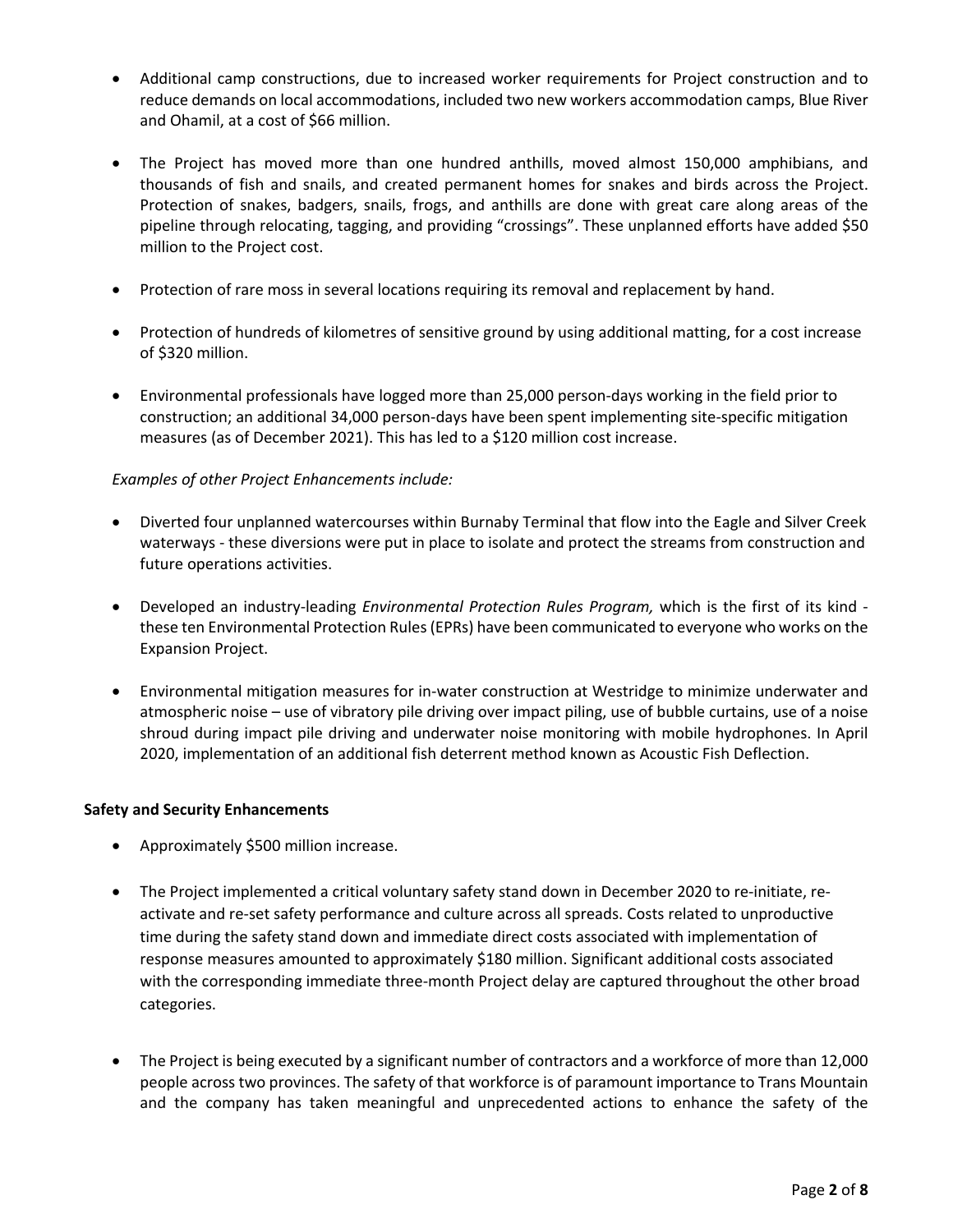workforce at significant increased costs to the Project. Security costs for the Project doubled since the previous estimate, increasing by approximately \$117 million.

## *Additional costs in this category included:*

- Trans Mountain incurred additional expenses to expand its number of field inspectors and supervisors to ensure the highest effectiveness of contractor oversight.
- Additional safety costs were incurred through implementing measures to keep workers safe during dramatic weather events.

## **Productivity Challenges**

- Approximately \$1.7 billion increase.
- Trans Mountain removed one major construction contractor, had one contractor leave, and onboarded three new construction contractors across the Project.
- Some contractors' work productivity did not perform at previously estimated levels. This can be attributed to experienced worker availability, inefficient work start-up due to permit delays, and in some cases unforeseen ground and geotechnical conditions. Contractor productivity is improving and now reaching acceptable levels.
- Two years of COVID-19 restrictions and regulations have had an impact on costs as we implemented measures to ensure worker's safety; enhanced testing, social distancing measures, transportation and housing changes, and new accommodations requirements have limited the productivity of work crews.
- Includes weather delays (heat waves and wildfires), and impact of 2021 BC flooding.
- The combined effects of extreme weather, and substantial COVID measures is approximately \$1.4 billion.

#### **Schedule Pressures**

- Approximately \$2.6 billion increase.
- Trans Mountain requires several thousand permits across the Project. Permit application and processing timelines have impacted the ability to commence work, and to realize efficiencies in accessing work areas.
- The Project stand-down costs due to seasonal work issues including bird windows, extreme heat and fire seasons had an impact on the periods where work would have otherwise been completed and the time that workers were able to work in specific areas.
- Through construction progression at Burnaby Terminal and Westridge Marine Terminal, there was a need for additional earth works in these two key areas of construction that impacted the overall schedule and costs.
- Late 2021 flooding impacts in BC will affect schedule by up to three months.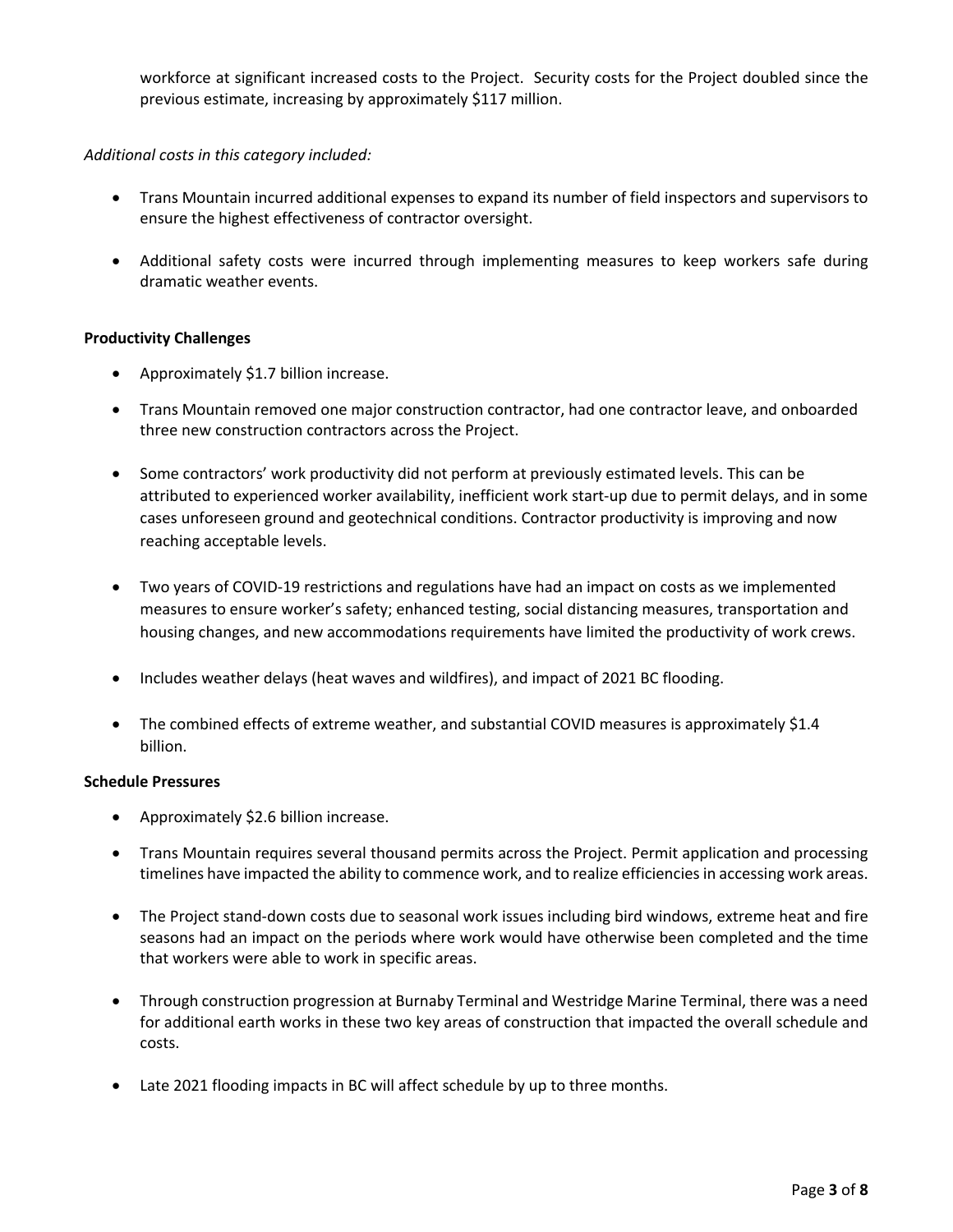# **Financing**

- Approximately \$1.7 billion increase.
- Financing costs have increased due the schedule extension, and the increase in the budget required to complete the Project.

\_\_\_\_\_\_\_\_\_\_\_\_\_\_\_\_\_\_\_\_\_\_\_\_\_\_\_\_\_\_\_\_\_\_\_\_\_\_\_\_\_\_\_\_\_\_\_\_\_\_\_\_\_\_\_\_\_\_\_\_\_\_\_\_\_\_\_\_\_\_\_\_\_\_\_\_\_\_\_\_\_\_\_\_\_\_\_\_\_\_\_

# **Employment & Training**

As of December 31, 2021, there were approximately 12,000 people working on the Project. Trans Mountain is committed to prioritizing and maximizing Indigenous, local and regional hiring to the greatest extent possible.

\_\_\_\_\_\_\_\_\_\_\_\_\_\_\_\_\_\_\_\_\_\_\_\_\_\_\_\_\_\_\_\_\_\_\_\_\_\_\_\_\_\_\_\_\_\_\_\_\_\_\_\_\_\_\_\_\_\_\_\_\_\_\_\_\_\_\_\_\_\_\_\_\_\_\_\_\_\_\_\_\_\_\_\_\_\_\_\_\_\_\_

- Approximately 20,000 people have been employed on the Project to date.
- Trained approximately 6,840 people, approximately 840 were Indigenous.
- More than \$60 million in education and training funding, programs and initiatives.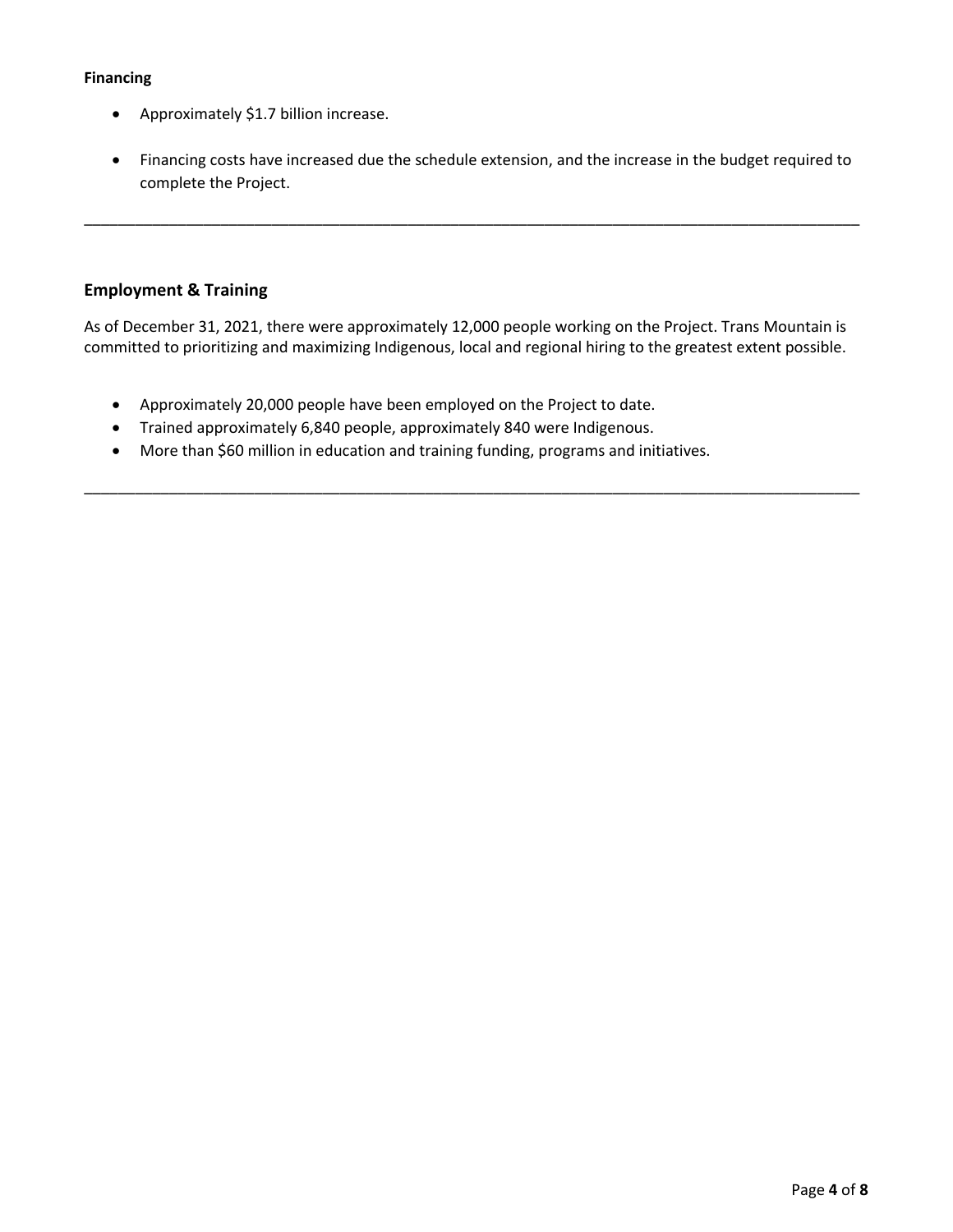# **Appendix**

The Appendix contains updates on construction activity across the Project.



**Here** is a link to photos from the Trans Mountain Expansion Project.

#### **Major Project Activities and Construction Progress by Region**

- Construction of the Project is 47 per cent complete as of February 11, 2022.
- More than 536 kilometres has been stripped and graded.
- Approximately 423 kilometres of pipe has been welded.
- More than 380 kilometres of pipe is in the ground.
- 31 trenchless crossings have been completed out of the current total of 62 planned for the Project.

\_\_\_\_\_\_\_\_\_\_\_\_\_\_\_\_\_\_\_\_\_\_\_\_\_\_\_\_\_\_\_\_\_\_\_\_\_\_\_\_\_\_\_\_\_\_\_\_\_\_\_\_\_\_\_\_\_\_\_\_\_\_\_\_\_\_\_\_\_\_\_\_\_\_\_\_\_\_\_\_\_\_\_\_\_\_\_\_\_\_\_

#### **Greater Edmonton**

Includes approximately 50 kilometres of pipeline construction and the expansion of Edmonton Terminal.

Milestones:

- Mechanically complete pipeline construction in February 2022.
- 14 major trenchless crossings complete.
- Community Benefit Agreements with City of Edmonton and Strathcona County.

#### **Edmonton Terminal**

As a part of the Project, four new storage tanks are being added to the Edmonton Terminal bringing the total to 39. The new tanks will add approximately 970,000 bbl of capacity to the Terminal for a total of 9.0 million bbl.

Milestones:

- 68 per cent complete.
- Construction of the four new tanks is complete.

#### **Yellowhead Area**

Includes four pump stations and approximately 285 kilometres of pipeline construction.

Milestones:

- More than 68 per cent complete.
- Approximately 200 kilometres of pipe installed.
- Four pump stations are more than 75 per cent complete.
- 11 major trenchless crossings complete.
- Community Benefit Agreements with Wabamun, Parkland County, Spruce Grove, Stony Plain, Yellowhead County, Edson and Hinton.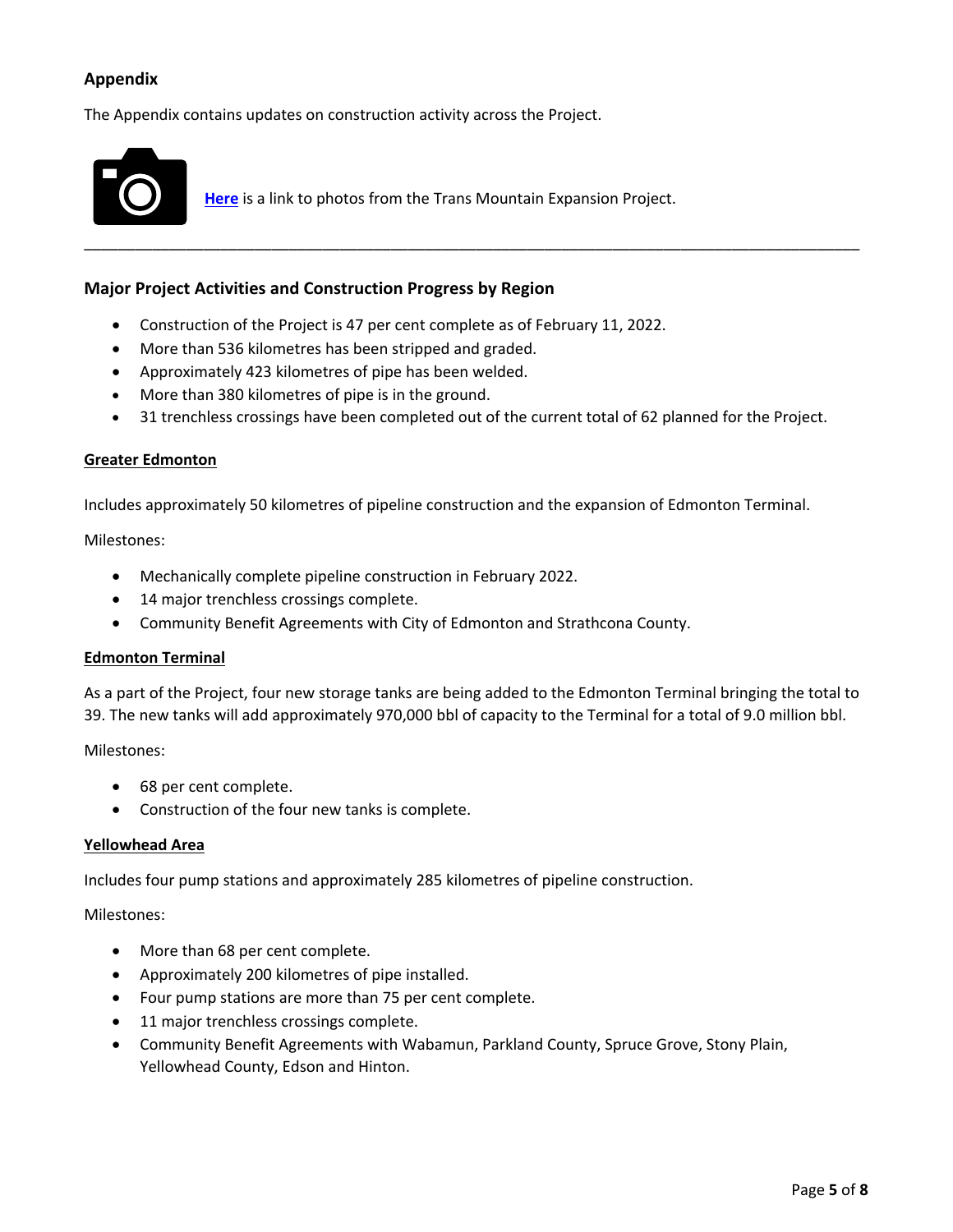## **Reactivation – Jasper to Mount Robson and West Barriere**

To complete the full twinning of the pipeline system, two pipeline segments that have been maintained in a deactivated state will be reactivated including approximately 150 kilometres of pipe from Hinton, Alberta to Hargreaves, BC, and approximately 42 kilometres of pipe from Darfield to Black Pines, BC.

Milestones:

- More than 58 per cent complete.
- Multiple digs underway in each reactivation segment.

## **North Thompson Region**

Includes five pump stations, three camp communities and more than 275 kilometres of pipe between Mount Robson and Darfield, BC.

Milestones:

- More than 38 per cent complete.
- 4 major trenchless crossings complete.
- Three camp communities successfully operating Blue River (capacity of 550), Clearwater (capacity of 550) and Valemount (capacity of 600).
- \$3.2 million in infrastructures to the Village of Valemount and \$3.1 million in infrastructure upgrades to District of Clearwater.
- Community Benefit Agreements with Valemount, Barriere, Clearwater and the Thompson-Nicola Regional District (which includes Vavenby, Birch Island, Black Pool, Blue River, Avola, Little Fort and Black Pines in the BC Interior).

#### **BC Interior**

Includes three new pump stations, one camp community and approximately 185 kilometres of pipeline construction.

Milestones:

- More than 45 per cent complete.
- 2 major trenchless crossings complete.
- One camp community successfully in operation Merritt (capacity 400).
- Mobilization has started for innovative micro-tunneling construction at Jacko Lake
- Community Benefit Agreements with Kamloops and Merritt.
- Clearing underway at Coldwater Western Route.

#### **Coquihalla to Hope**

Includes one pump station and approximately 85 kilometres of pipeline.

Milestones:

- More than 22 per cent complete.
- One camp community successfully operation Ohamil (capacity 350).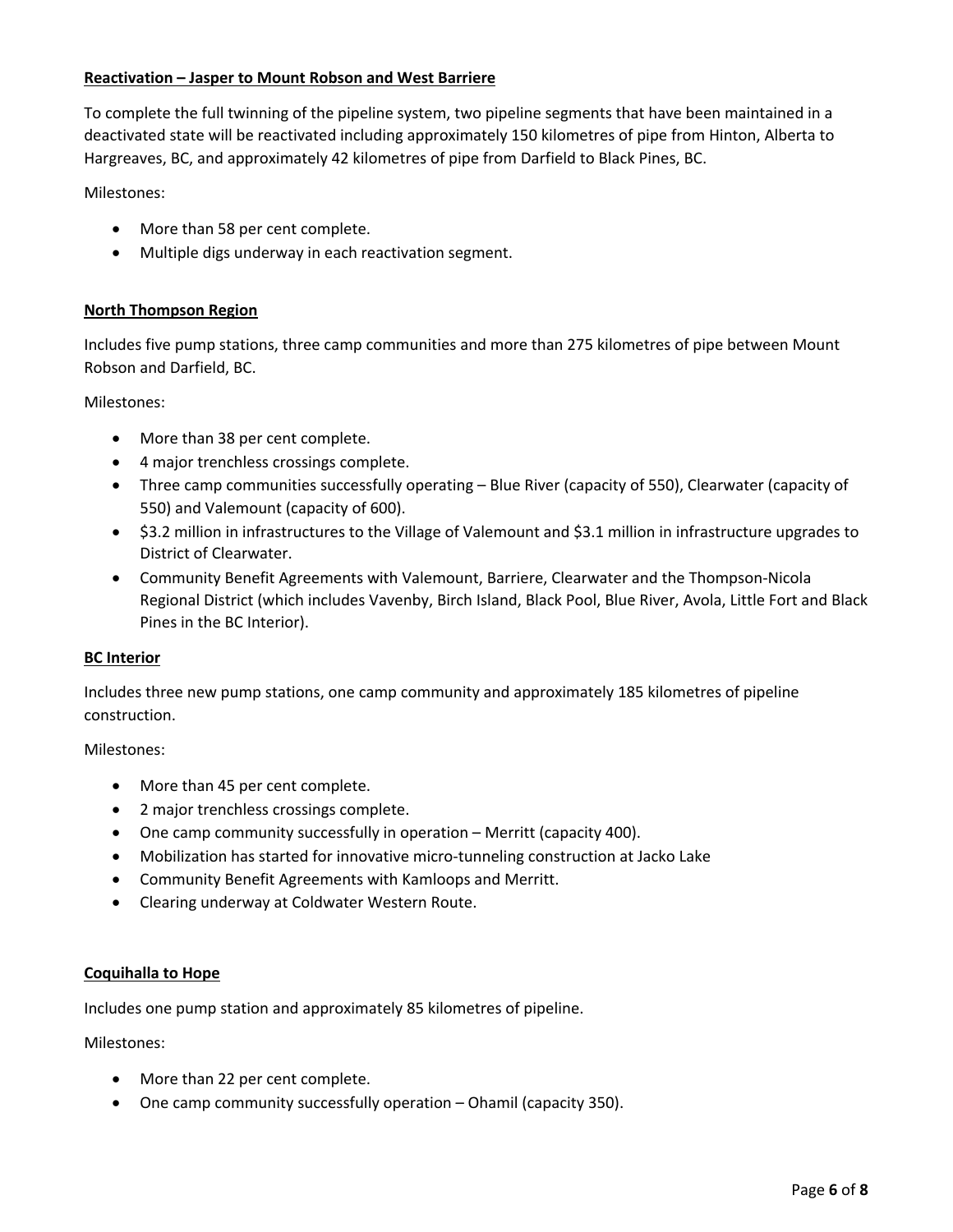- Relationship with Shxw'ōwhámél First Nation for long-term development involving Ohamil Camp Community site.
- Community Benefit Agreement with Hope and Fraser Valley Regional District (Laidlaw and Popkum).
- Construction yard developed and in use at Popkum Indian Reserve

# **Fraser Valley**

Includes approximately 70 kilometres of pipeline construction from Popkum/Bridal Falls to Langley, multiple trenchless crossings, and project areas requiring modified techniques to accommodate unique land uses or environmental conditions and the expansion of Sumas Terminal in Abbotsford.

Milestones:

- Construction commencing in Abbotsford.
- \$400,000 investment towards rural water access for Abbotsford residents.
- Community Benefit Agreement with City of Chilliwack, City of Abbotsford, Fraser Valley Regional District.
- Direct Pipe installation started at Sumas River.

#### **Lower Mainland**

The Lower Mainland includes 35 kilometres of pipeline construction between Langley and Burnaby.

Milestones:

- More than 16 per cent complete.
- Clearing and construction underway in Langley and Surrey.
- Fraser River crossing is underway (trenchless crossing between Surrey and Coquitlam).
- Community Benefit Agreement with Township of Langley, City of Surrey, City of Coquitlam, Coquitlam Foundation, Metro Vancouver Regional District.

## **Burnaby Terminal**

Involves removal of one existing storage tank and installation of 14 new storage tanks (for a total of 26 tanks) at Burnaby Terminal including enhanced storm water treatment system, and relocation of four non-fish bearing watercourses.

Milestones:

- More than 58 per cent complete.
- Construction of 9 of 14 tanks is underway.
- New fire water pond complete.
- Burnaby Mountain tunnel portal exit nearing completion.
- Fire water-fire foam piping nearing completion.